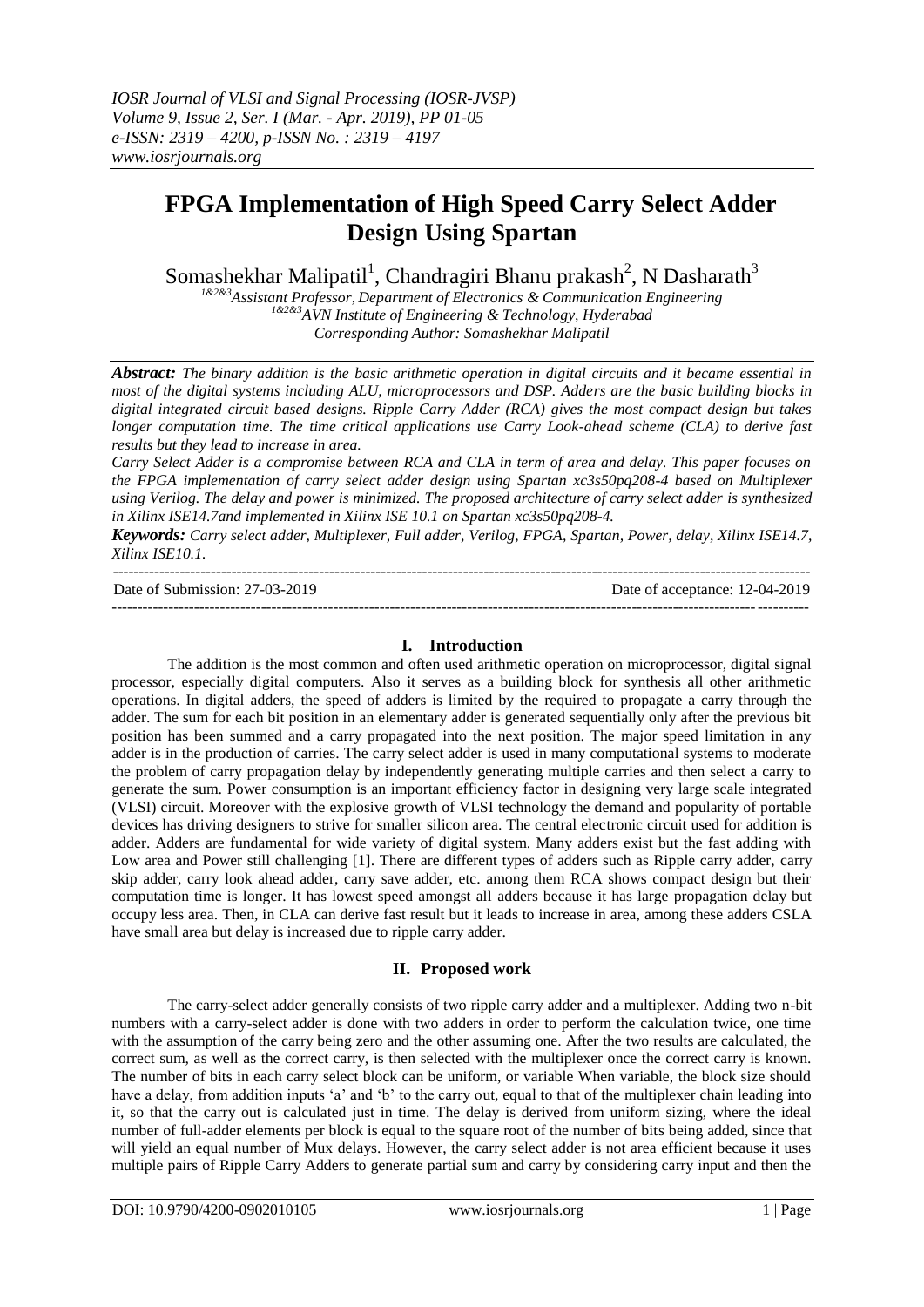final sum and carry are selected by the multiplexers. This design has efficiently implemented on FPGA Spartan board xc3s50pq208-4.

The factors which are desirable in adders are as follows:

- $\triangleright$  High speed(Less delay 9.97ns)
- $\triangleright$  Low power consumption(24mW)



## **III. Implementation Setup of Carry Select Adder**



**Figure 2:** Complete setup of carry select adder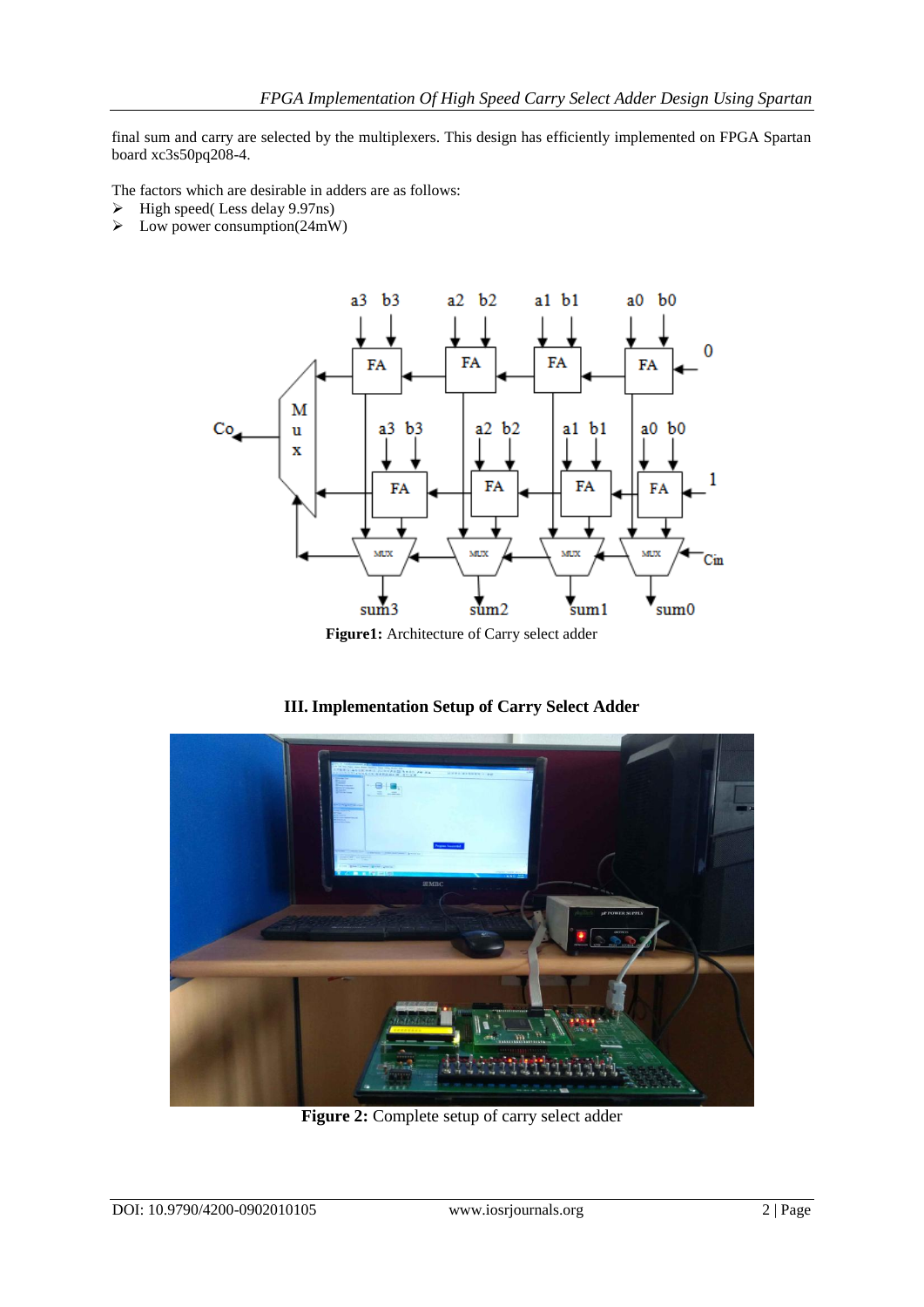

Figure 3: User constraints file (UCF) generation



**Figure 4:** Boundary scan checking



**Figure 5:** FPGA implementation results on SPARTAN xc3s50pq208-4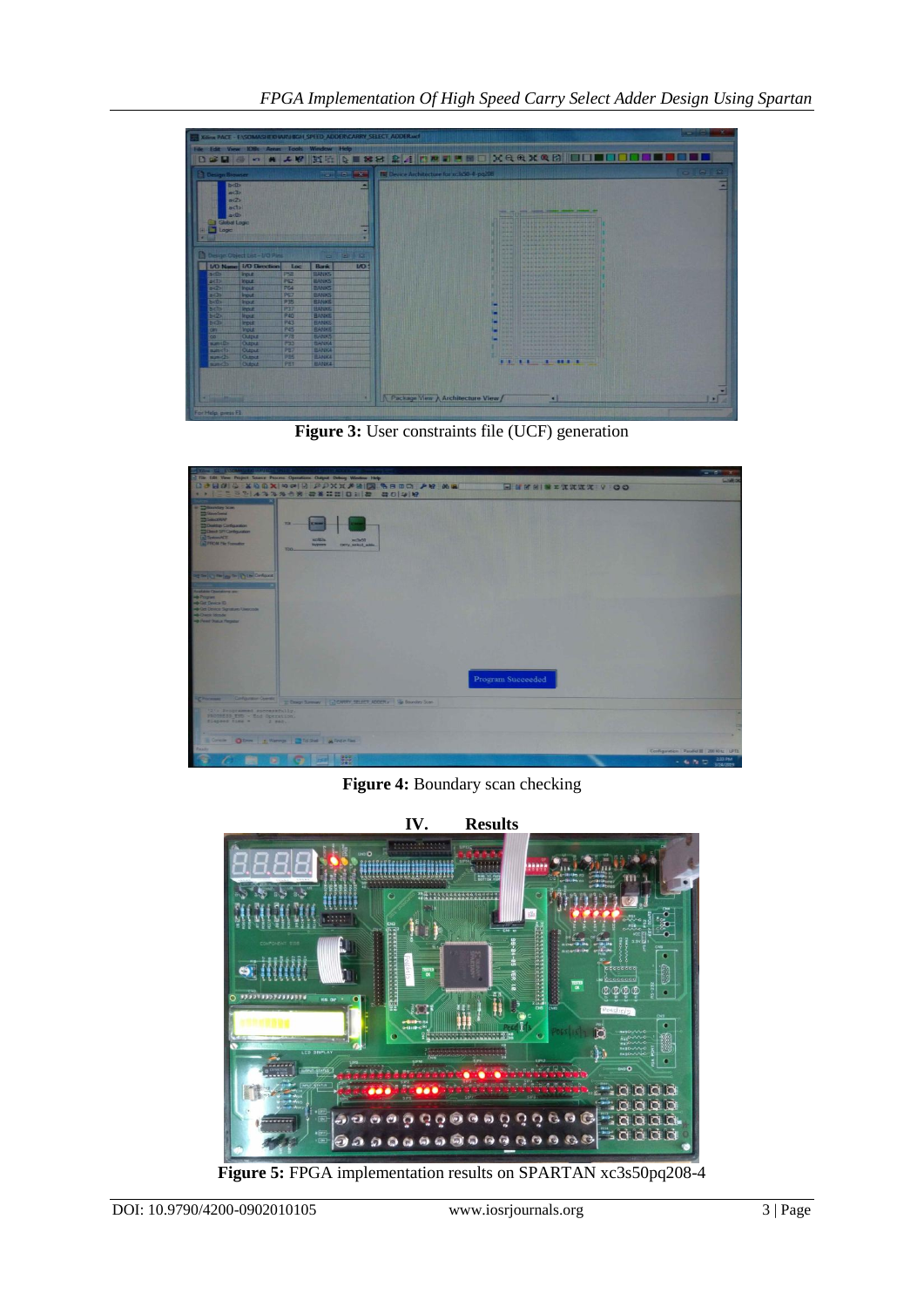The figure 5 shows the output of carry select adder. Three inputs a, b and cin and two outputs sum and co. Here input a=0111, b=1110 and cin=0 then output sum=0101 and co=1.



**Figure 6:** FPGA implementation results on SPARTAN xc3s50pq208-4

The above figure 6 shows the output of carry select adder. Three inputs a, b and cin and two outputs sum and co. Here input a=0100, b=1010 and cin=0 then output sum=1110 and co=0.

## **Synthesis results**

| Part <b>Miller</b>                | Design E:\SOMASHEKHAR\HIGH SPEED ADDER\CARRY SELECT ADDER.ncd<br>Preferences   CARRY SELECT ADDER.pcf<br>$1350pq208-4$<br>Data version   ADVANCED, v1.0, 11-03-03 |        |  |                   |                     |                                  |              |
|-----------------------------------|-------------------------------------------------------------------------------------------------------------------------------------------------------------------|--------|--|-------------------|---------------------|----------------------------------|--------------|
| Power summary                     |                                                                                                                                                                   |        |  |                   |                     | $I$ $(mA)$ $P(mN)$               |              |
| Total estimated power consumption |                                                                                                                                                                   |        |  |                   | $24$ 1              |                                  |              |
|                                   | <b>Total Vecint 1.20V</b>                                                                                                                                         |        |  | <b>EXAMPLE 19</b> |                     | 6 <sup>1</sup>                   |              |
|                                   | Total Vccaux 2.50V                                                                                                                                                |        |  |                   |                     | <b>7 Billion</b> Part 1<br>18    |              |
|                                   | Total Vcco25 2.50V                                                                                                                                                |        |  |                   |                     | <b>NO I DE LA CONTENTINA CON</b> | <b>MAUSE</b> |
|                                   |                                                                                                                                                                   | Inputs |  |                   | $\bullet$ $\bullet$ | <b>DESCRIPTION AND INCOME.</b>   |              |
|                                   | Logic<br>Outputs                                                                                                                                                  |        |  | $\overline{0}$ 1  |                     | $\Omega$                         |              |
|                                   |                                                                                                                                                                   |        |  |                   |                     |                                  |              |
| Vcco25                            |                                                                                                                                                                   |        |  | $\overline{0}$ 1  |                     | $\Omega$                         |              |
|                                   | Signals                                                                                                                                                           |        |  | 0 <sub>1</sub>    |                     | $\Omega$                         |              |
|                                   |                                                                                                                                                                   |        |  |                   |                     |                                  |              |
|                                   | Quiescent Vocint 1.20V                                                                                                                                            |        |  | 5 <sub>1</sub>    |                     | 6                                |              |
|                                   | Quiescent Vocaux 2.50V                                                                                                                                            |        |  | $\overline{7}$    |                     | 18                               |              |

Estimated power consumption: 24mW

Delay: 9.970ns (7.306ns logic, 2.664ns route) (73.3% logic, 26.7% route)